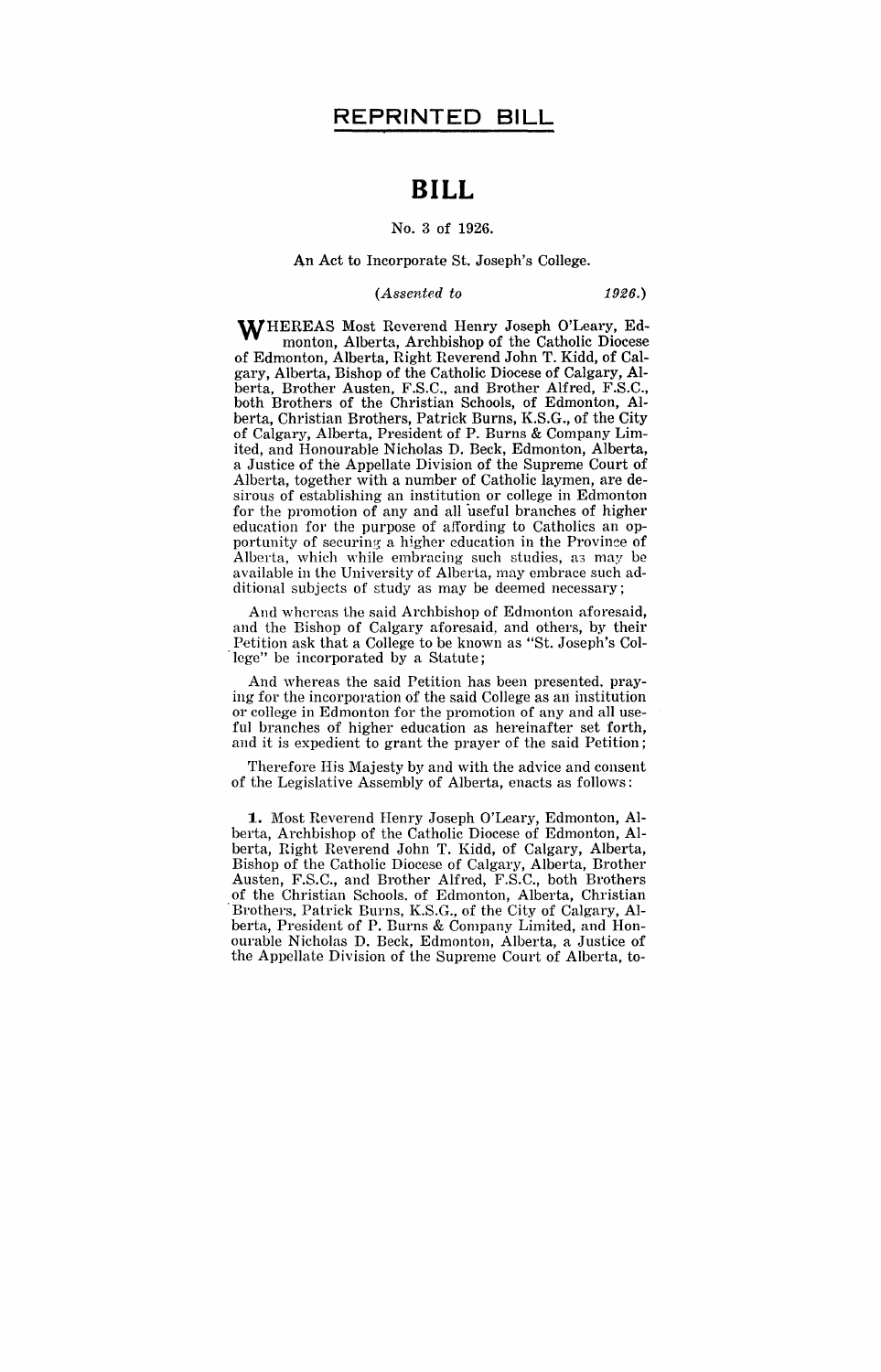gether with such other persons as shall from time to time become Governors of the said College hereby incorporated, are hereby constituted a body politic and corporate under the name of "St. Joseph's College," and shall have a perpetual Succession and a Common Seal.

**2.** There shall be and is hereby constituted a Board of Governors of the said College.

**3.** The said Corporation shall be governed by a Board of Governors, the first members of which shall be the Petitioners, who shall hold office until their successors shall be appointed, and a meeting of the Board shall promptly, after the passing of this Act, be called for that purpose, when a new Board of Governors shall be elected and the Board thereafter shall consist of-

- (a) The Archbishop of the Catholic Diocese of Edmonton for the time being.
- (b) The Bishop of the Catholic Diocese of Calgary for the time being.
- (c) The person holding the office of Rector of the College for the time being.
- $(d)$  The person holding the office of Bursar of the College for the time being.
- (e) Three Catholic Laymen selected by the officials designated in clauses  $(a)$ ,  $(b)$ ,  $(c)$  and  $(d)$  hereof.
- (f) A person nominated by the University of Alberta so long as the College is affiliated with the said University.

**4.** The said Corporation shall have, in addition to the powers with which the Corporation will become wested by virtue of section 30 of The Interpretation Act of the Revised Statutes of. Alberta, 1922, the following plenary powers and authority:

- (1) Full power and authority to become affiliated with the University of Alberta and for that purpose to enter into any arrangement with the University that the Board deems expedient.
- (2) Full power and authority to enter into any contract or agreement with any or all persons whom the Board may think fit, for the purpose of engaging. professors, teachers and others to carry out the details of the management, conduct and control of the institution. .
- (3) To borrow money for the purposes of the College, and to secure the payment thereof by mortgages, bonds, debentures or other securities, either upon any property owned by the College or upon the credit of the College itself. Promissory notes, mortgages, bonds, debentures or other securities shall be signed by the Chairman and the Bursar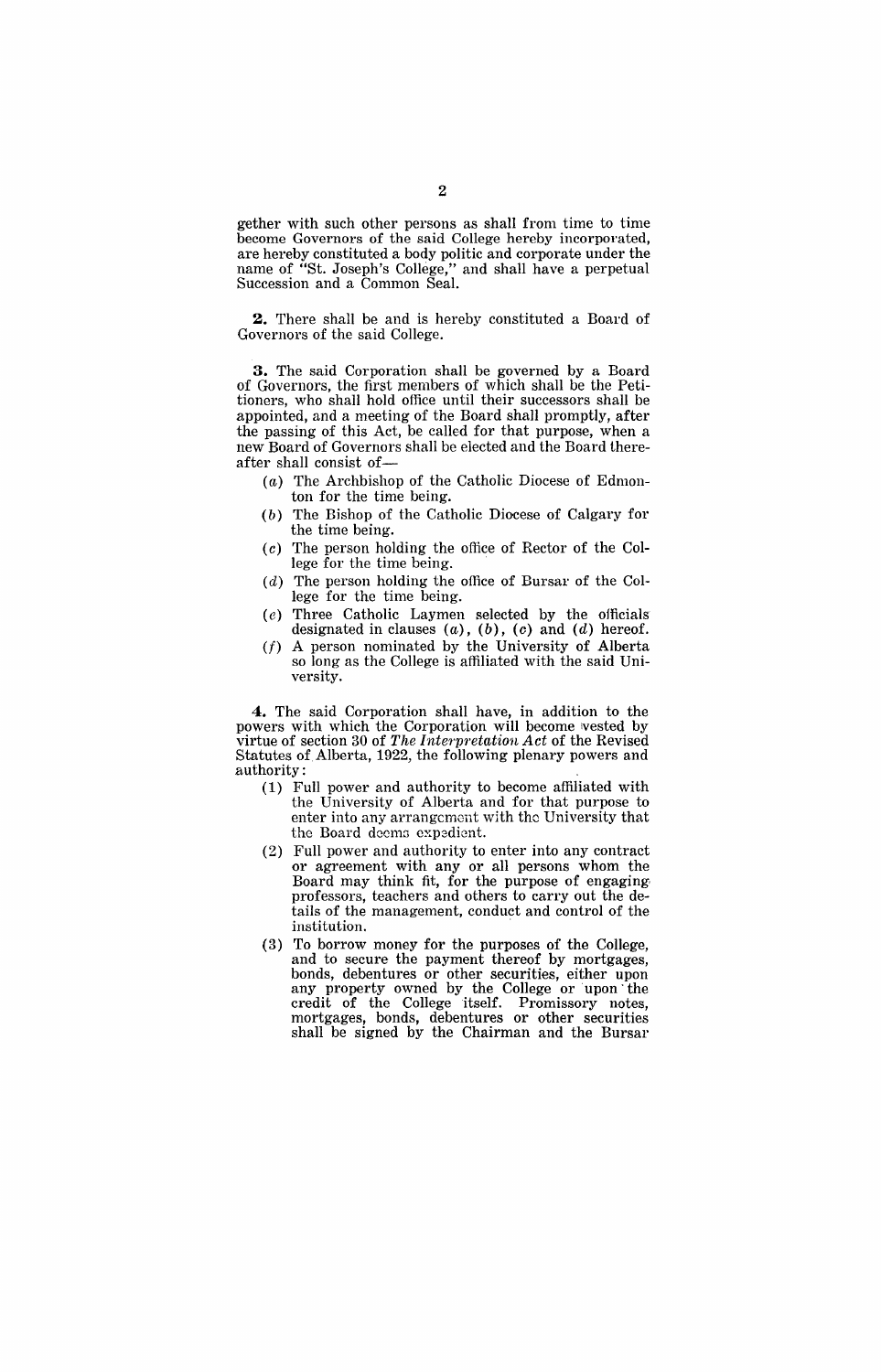for the time being or by such other members of the Board as the Board may arrange.

- (4) To acquire and hold and sell or otherwise deal in real and personal property for the authorized purposes of the College and generally to do all other necessary acts or things incidental to the purpose of carrying on the conduct, management and control of the said College.
- (5) Full power and authority to exercise all the powers of the Corporation and to make rules, regulations and by-laws concerning the government, conduct, management and control of the College and its property, revenues, business and all affairs thereof.
- (6) The Board shall have full power and authority, amongst other things to increase the number of members of the Board, the term of office thereof and the removal therefrom of the selected members.

**5.** This Act shall come into force on the day upon which it is assented to.